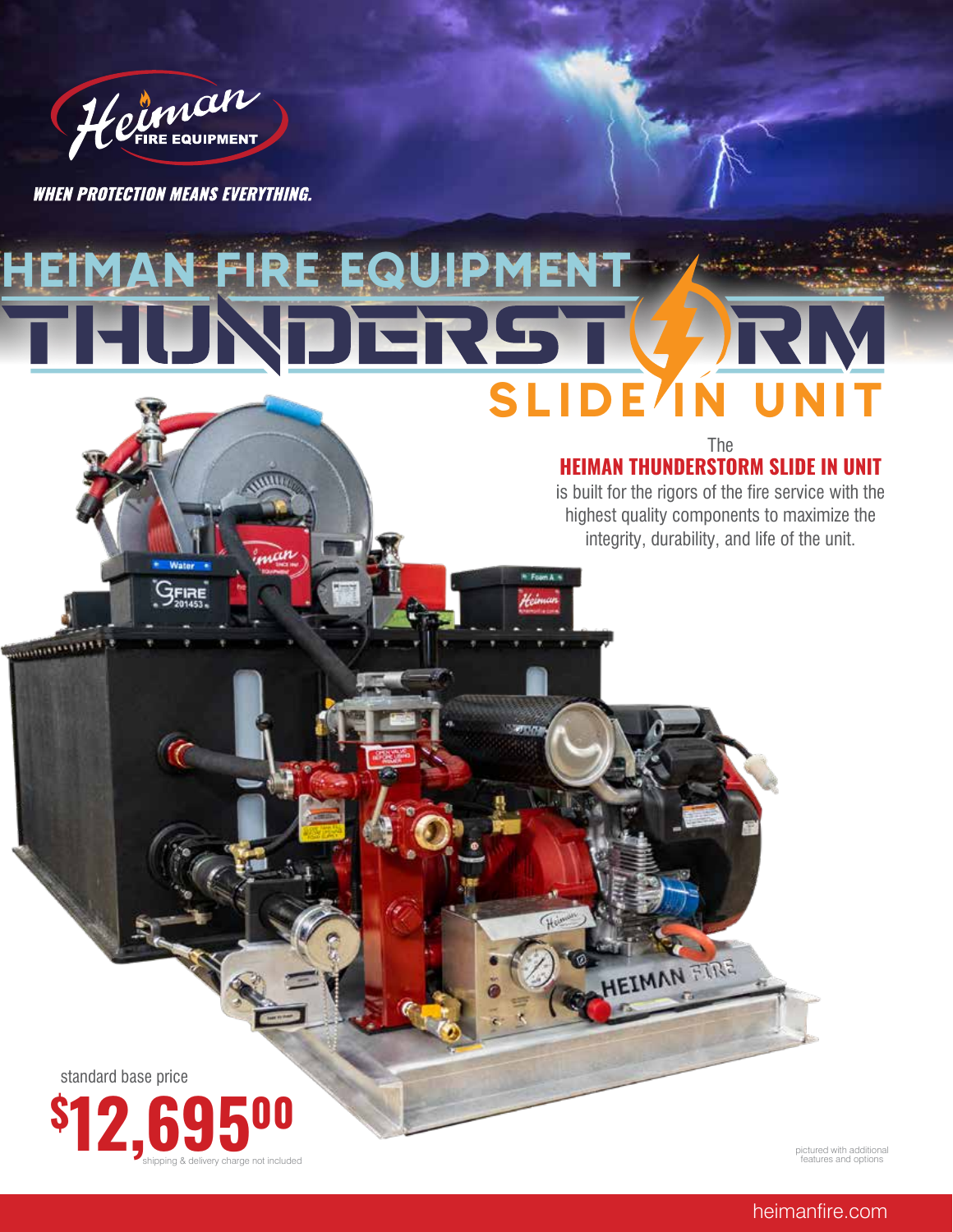

\*pictured with some additional options and upgrades \*foam cell optional

# **STANDARD FEATURES**

- 24 HP Honda engine
- Booster reel, 1" with manual rewind
- 100' 1" booster hose
- 3 piece Elkhart valves with NH thread and ball control handles
- Tank to pump line with valve
- -High Pressure: 2" valve
- -High Volume: 2.5" valve
- 3 gal fuel tank with G3 Fire copoly mounting bracket
- Push/Pull control rod for tank to pump
- Stainless steel manifold
- Expandable discharge manifold with garden hose discharge/drain
- -High pressure model: (1) 1.5" gate valve
- -High volume model: 2.5" x (2) 1.5" gated wye
- Liquid filled gauge on discharge manifold
- 2 1/2" inlet with cap
- 1" tank fill line
- Heavy duty Guzzler hand primer with metal top
- One year warranty on the unit

| <b>DIMENSIONS</b> |  |                   |  |  |  |  |  |
|-------------------|--|-------------------|--|--|--|--|--|
| 94" L x 48" W     |  |                   |  |  |  |  |  |
| 250 gallon: 52" H |  | 400 gallon: 66" H |  |  |  |  |  |
| 300 gallon: 56" H |  | 500 gallon: 74" H |  |  |  |  |  |



Completely enclosed control panel with on/ off start, low pressure protection override, vernier throttle, choke, liquid filled gauge, low oil light, & light shield with LED light





**"HOT SWAP"** Field replaceable pump end technology





Weather proof electrical box & high pressure flexline plumbing with stainless steel couplings



Powder-coated pump base Push button electric rewind system 3 gal fuel tank with copoly<br>mounting bracket



Elkhart valves with ball control handles on a painted stainless steel manifold



- Removable top with sleek stainless steel bolts
- Clearly labeled & color coded foam and water fill towers with strainer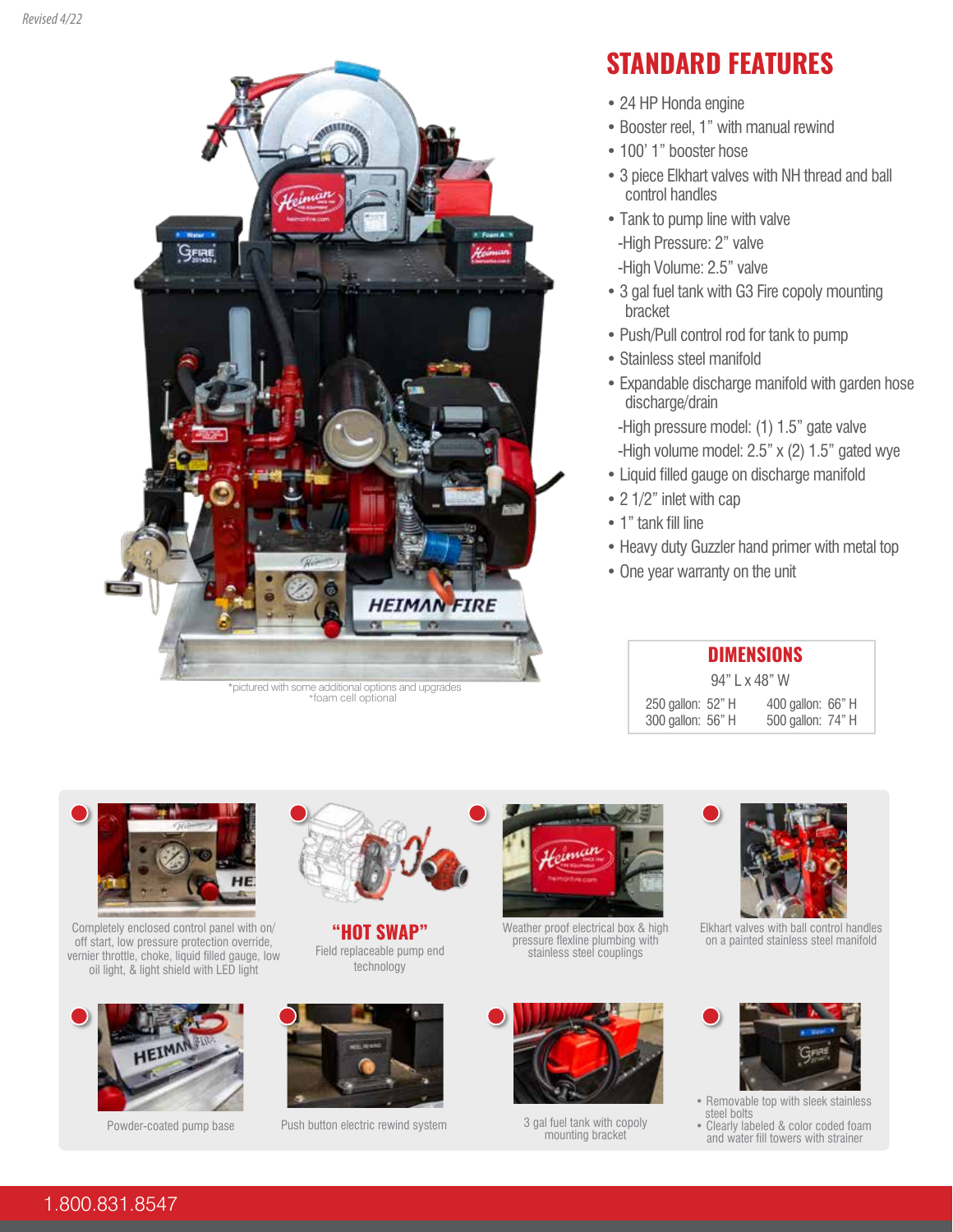

**HIGH PRESSURE/MID RANGE "HOT SWAP" FIELD REPLACEABLE PUMPS**

#### **STANDARD HIGH-PRESSURE PUMP HIGH VOLUME PUMP**

- 4-Stage Hotshot Pump Standard
- Honda engine
- Rotary & mechanical seals
- Centrifugal pump
- Sealed ball bearings
- Brass wear ring
- Stainless steel shaft
- Belt driven speed increaser for lower rpm's and higher pressure

**4-STAGE** 4087-100032 **MAX PRESSURE: 440 PSI | MAX FLOW: 106 GPM**

> 430 psi @ 10 gpm 415 psi @ 20 gpm 350 psi @ 65 gpm 250 psi @ 94 gpm 150 psi @ 105 gpm

• Aluminum alloy pump casing

**MID RANGE** 4087-100067 **MAX PRESSURE: 200 PSI | MAX FLOW: 300 GPM**

> 290 gpm @ 10 psi 275 gpm @ 50 psi 215 gpm @ 100 psi 112 gpm @ 150 psi 50 gpm @ 175 psi

- Bronze impeller
- Stainless steel shaft
- Mechanical shaft seal

## **REPLACE YOUR ENTIRE PUMP IN MINUTES!**

The Thunderstorm Slide in Unit now comes plumbed ready for our exclusive "hot swap" quick change pump technology allowing users to quickly and easily field replace the Hot Shot 4 pump with minimal tools, because sometimes things happen. Purchase our optional pump end replacement kit and never be without a pump in the field.

## **KIT INCLUDES**

- Hot Shot 4 or Hellcat X2 pump end with quick-release clamp & 2 grooved bolt-on coupling clamps
- (1) 8" adjustable wrench
- $(1)$  7/16" wrench
- (1) 11/16" wrench



Quick-release clamp & pump end

Release the clamp, use the wrenches to remove the bolt-on couplings, and then replace pump end with new one.

## Standard **TANK** features

Engineered to withstand the rigors of the fire service, G3 Fire® MAGNITUDE copolymer polypropylene is UV stabilized with 10x the impact strength of standard polypropylene even through wide temperature ranges.

- •250 gallon, lightweight & corrosion resistant G3 Fire® MAGNITUDE copolymer polypropylene tank with limited lifetime warranty
- •Full NFPA baffling

1" 10/24 gpm

- - •Removable top for cleaning & service
	- •Built-in water sight gauge
	- •An internal sump designed for maximum water usage

#### **ADDITIONAL OPTIONAL PUMPS & PERFORMANCE HALE** 3266-HAL30024H 380 gpm @ 25 psi 320 gpm @ 50 psi 240 gpm @ 75 psi 150 gpm @ 100 psi **DARLEY** 3266-DAR24H 390 gpm @ 25 psi 300 gpm @ 70 psi 180 gpm @ 120 psi 95 gpm @ 150 psi **2-STAGE**  3266-HHP24-H 325 psi @ 35 gpm 295 psi @ 50 gpm 200 psi @ 90 gpm 150 psi @120 gpm

# **ADDITIONAL INSTALLED OPTIONS & ACCESSORIES**



Push button electric rewind system **+ \$ 58500** 







Scotty foam system **+ \$ 110000** 



2.5" inlet w/cap and optional valve Silvex Plus or Phos Chek foam **1** and 2008 of the Leo Copyright in the Leo Work light **+ \$ 13500/**pail



**+ \$ 44500**





**+ \$ 37000 + \$ 9900**



water level indicator **+ \$ 65500**



**+ \$ 17500**